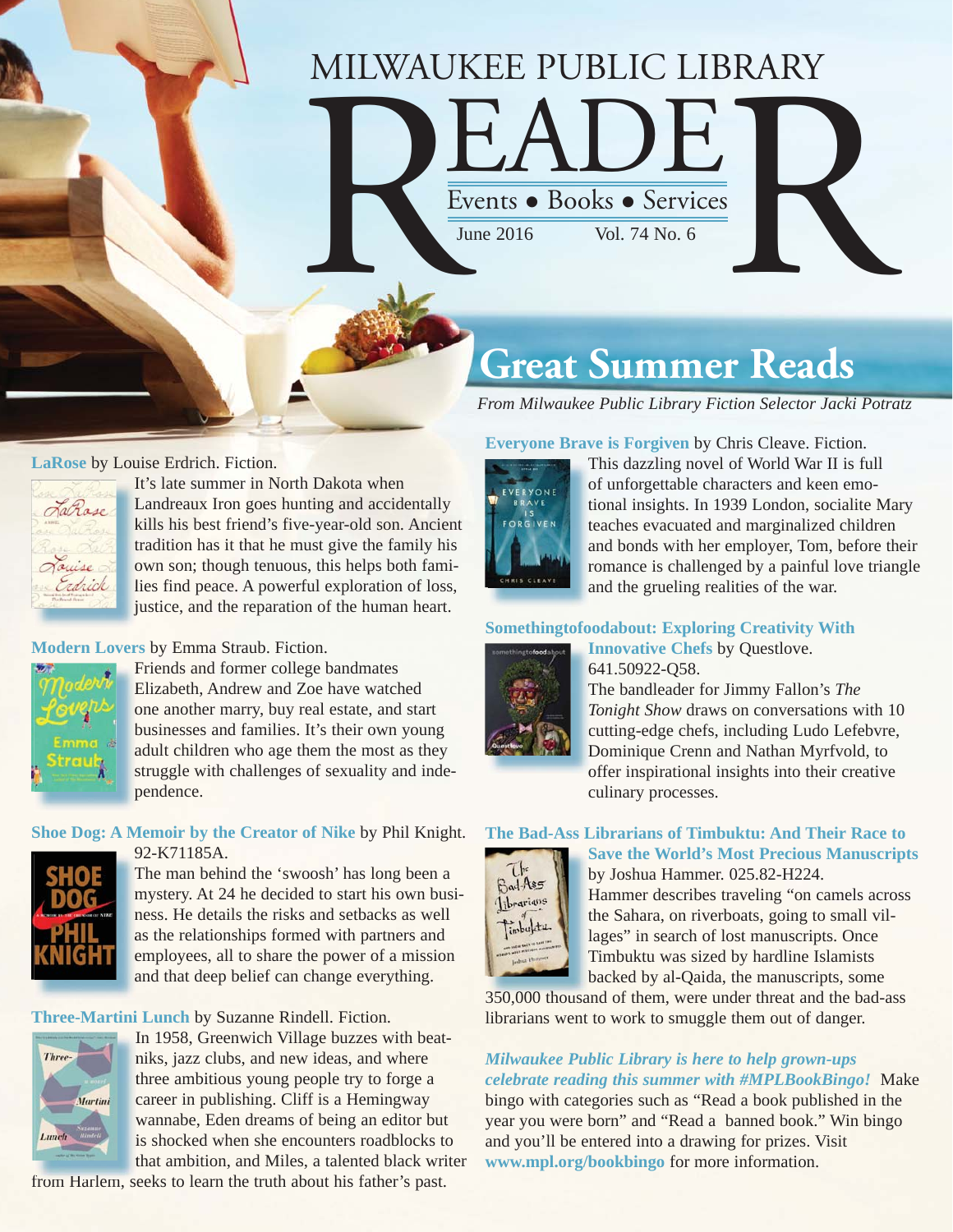FROM THE

## THE I PAULA A. KIELY Y LIBRARIAN



The Reader cover this month includes a list of great reading for the summer when you relax on the porch, in the backyard, at the beach, or in the park with a good book. I usually picture myself with a self-indulgent paperback in these scenarios - some escapist literature,

stories from faraway places, or a comforting classic. This month, though, I should be picturing myself *listening* to that book.

June is Audiobook Appreciation Month. Audiobooks are one of the fastest-growing areas of the publishing industry. The Milwaukee Public Library offers you the options of checking out an audiobook from our shelves, or downloading a title from Wisconsin's Digital Library using your Milwaukee Public Library card. Several of our libraries offer BYOD: Bring Your Own Device programs to teach you how to download titles to your tablet, Kindle, Nook or other device. Look for them on our calendar.

Audiobooks have also been a boon to those who have temporary or permanent low vision, blindness, or a physical disability that prevents them from reading or holding the printed page. The Central Library is home to the Wisconsin Talking Book and Braille Library (WTBBL). WTBBL is a free braille and talking book library service that circulates audiobooks and brailled materials to nearly 7,000 registered patrons and more than 570 institutions.

The daughter of one of WTBBL's customers recently wrote, "Signing Mom up for your service was the best thing I ever did. Mom lived alone and talked about how hard it was to fill all the time in the day, then she started getting the talking books. She turned on the player and was engaged for hours."

Materials and equipment are provided free of charge via postage-free mail to registered users. More information on applying for WTBBL services is available on the library's website at www.mpl.org/wtbbl.

Visit your Milwaukee Public Library and check out books to read - or listen to - this summer!

## **Spotlight Exhibit Series**



The Spotlight Exhibit Series showcases rotating exhibits from the Milwaukee Public Library's Rarities Collection every month. On **Tuesday, June 14 from 12-7 p.m.**, stop in to view the Richard E. and Lucile Krug Rare Books Room on the second floor of the Central Library and enjoy a self-guided tour of prints, posters, illuminated manuscripts, and other treasures not normally on display to the public.

June will feature the library's best children's materials including many never-before-seen items including original illustrations by Arnold Nobel (*Frog and Toad Together*), Ellen Raskin (*Figgs and Phantoms*), Aliki Brandenberg (*The Listening Walk*) and the surreal illustrations from Salvador Dali's edition of *Alice's Adventures in Wonderland*. Items will also be showecased from Milwaukee Public Library's extensive fairy tale collection as well as first editions of childhood favorites including *Nancy Drew*, books by Beatrix Potter, Maurice Sendak, and much more. Children (and children at heart!) will receive limited-edition coloring pages inspired by the collections while supplies last.

MILWAUKEE PUBLIC LIBRARY Vision: The Milwaukee Public Library is an anchor institution that helps build healthy Vision: The Milwaukee Public Library is an anchor institution that helps build healthy MILWAUK

families and vibrant neighborhoods – the foundation of a strong Milwaukee. **Mission:** Inspiration starts here – we help people read, learn, and connect.

| Michele Bria, vice president; JoAnne Anton, Ald. Milele Coggs, Sharon Cook, |  |
|-----------------------------------------------------------------------------|--|
| Ald. Ashanti Hamilton, Joe'Mar Hooper, Ald. Nik Kovac, Chris Layden,        |  |
| Joan Prince, Dir. Mark Sain                                                 |  |
| MPL Foundation Board of Directors President  Arthur Harrington              |  |
| Friends of the Milwaukee Public Library President  Barbara Franczyk         |  |

The Reader is published ten times per year by the Milwaukee Public Library to celebrate reading and share news about books, library services and events. The Reader is mailed to members of the Friends of the Milwaukee Public Library, distributed free at library locations and available at www.mpl.org. Call (414) 286-3572 or

an e-mail with questions or comments to mailbox@mpl.org

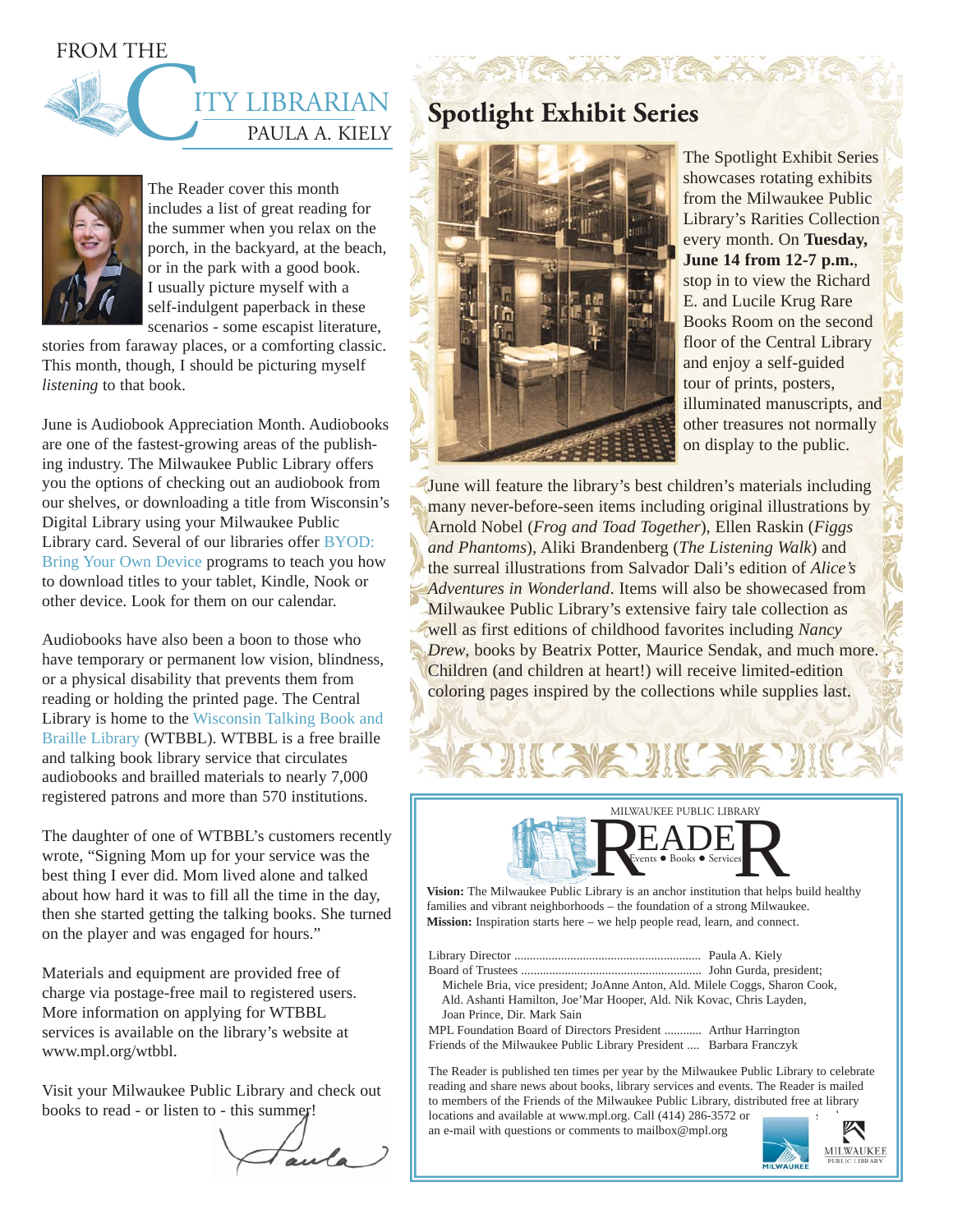

## **Give Browser the Lion a Makeover!**

No major MPL family event is complete without Browser, who has become a well-loved friend to thousands of Milwaukee children. All those lovable hugs take their toll, though. Browser's showing the wear and tear of high-fives, hot summer days, and the general all-out antics that make him so popular.

Any size contribution is welcome to "Browser's Makeover" fund. Specific donor levels provide perks such as a READ poster, tote bag, Bookworm membership, personalized book plate or

behind-the-scenes tour.

Learn more about the fundraiser at mpl.org, on the library's Facebook page, or at Indiegogo at www.indiegogo.com under Browser's Makeover.

PUBLIC LIBRAR ww.mpl.org



**Please SAVE THE DATE of Thursday, October 13th for the 2016 Benjamin Franklin Awards Celebration at the historic Central Library.** 

## **Curtis Sittenfeld at Friends' Spring Literary Luncheon**



Mayor Tom Barrett joined City Librarian Paula Kiely, Curtis Sittenfeld, Friends Board President Barbara Franczyk, and Boswell Book Company owner Daniel Goldin at the luncheon. *Photo by Andrew Holman.*

## **Architectural Tour of Central Library and a FREE Book**

Experience fascinating Milwaukee Public Library history every Saturday at 11 a.m. at Central Library, located at 814 West Wisconsin Avenue. Tours begin in the rotunda and tour goers will receive a coupon for a free book at the end of the tour in the Bookseller Book Store and Cafe. Central Library is listed on the National Register of Historic Places. To arrange for a special tour or to learn more about becoming a docent, please call (414) 286-TOUR.





#### **Summer Used Book Sale**

Saturday, June  $18, 9$  a.m. -4 p.m.  $\sim$  Central Library, 814 W. Wisconsin Ave. Meeting Room 1, 1st floor All proceeds from this sale benefit the Milwaukee Public Library. Friends members

may enter sales 30 minutes before the public with current membership card. Please use the Eighth Street entrance and present your card. **There will be a 2-for-1 sale in the Bookseller Used Book Store during the sale.** In the month of June, the Bookseller will feature a selection of half-priced books on health and fitness.

**Next Sale: September 17, 25-cent Sale, Central Library, 814 W. Wisconsin Ave.**  *Coincides with Doors Open Milwaukee*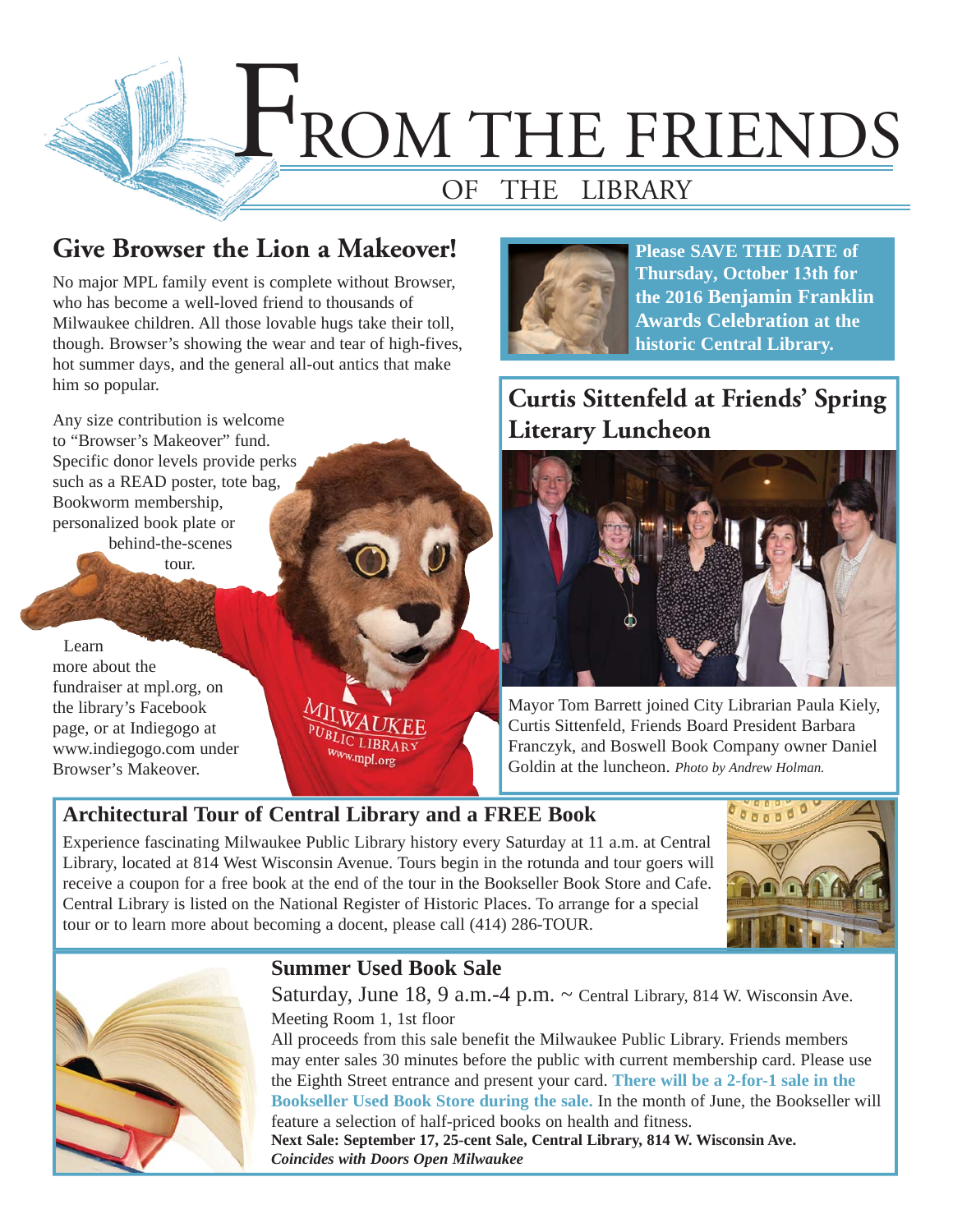

#### **[100 Recipes: The Absolute Best Ways to Make the True](https://encore.mcfls.org/iii/encore/record/C__Rb3856938)**



**Essentials** by America's Test Kitchen. 641.5 O58325.

Nice oversized cookbook with many photographs of the finished recipe as well as the cooking techniques involved. Recipes range from basics like vegetable soup and corn bread to more exotic recipes like

Pork and Cabbage Potstickers or Tandoori Chicken.

#### **[The Selling of the Babe: The Deal That Changed](https://encore.mcfls.org/iii/encore/record/C__Rb3886865)**



**Baseball and Created a Legend** by Glenn Stout. 796.357092 R974SG.

Stout opens up a subject that is a sore spot for the Red Sox Nation. Not only did the Red Sox lose a home run king when they sold Babe Ruth to the New York Yankees, they earned a curse that has followed them for decades.

#### **[Brooklyn on Fire: A Mary Handley Mystery](https://encore.mcfls.org/iii/encore/record/C__Rb3873424)** by



Lawrence H. Levy. Mystery. Lovers of quick, historical mysteries will appreciate this series by Levy. Mary Handley is a strong, capable female sleuth at a time when detection is strictly a man's game. Getting a case is just short of a miracle, but Mary opens up an office and is hired to solve a murder case that lands her in the middle of a family scan-

dal, political corruption and romance.

#### **Cometh the Hour: The Clifton Chronicles** by Jeffrey



Archer. Fiction.

Set in 1970s Cold War England, *Cometh the Hour* is the sixth installment of the *New York Time's* bestselling Clifton Chronicles. A sprawling tale of spies, political and corporate intrigue, frustrated love affairs and class tensions make for a quick and entertaining read. *Downton* 

Abbey fans will enjoy the deliciously nasty banter of [unscrupulous ex-wife Lady Virginia Fennick and scathing](https://encore.mcfls.org/iii/encore/record/C__Rb3859169)  board meeting minutes of an attempted hostile corporate takeover.

#### **At the Edge of the Orchard** by Tracy Chevalier. Fiction.



Life is hard for the Goodenough family who settled the dismal Black Swamp of Ohio in the 1830s. Inspired by the entrepreneurial Johnny Appleseed, Chevalier's [8th historical novel depicts a family that is](https://encore.mcfls.org/iii/encore/record/C__Rb3880203)  literally and figuratively stuck in the mud. A crazy quilt of letters reveals a quagmire

of marital and family conflict, pioneer adventures and tiny seeds of hope.

#### **The President's Book of Secrets** by David Priess.

327.1273 P949.



Since the 1960s, a compilation of daily national security news known as the President's Daily Briefing has been prepared for the president. While the contents are kept secret, the method of compilation is revealed. Priess has interviewed presidents and those who compose the brief to

[explain the process of providing this critical information to](https://encore.mcfls.org/iii/encore/record/C__Rb3886423)  the oval office.

#### **Retire Inspired** by Chris Hogan. 332.0240145 H714.



Retirement can be scary for those who don't plan ahead. Hogan contends that retirement should not be seen as an age, [but as a financial number which allows you](https://encore.mcfls.org/iii/encore/record/C__Rb3880014)  to live the way you want. The information and inspiration he provides will empower you to make the right decisions so you can retire on your own terms.

#### **Sleeping Giants** by Sylvain Neuvel. Science Fiction.



At the age of 10, Rose falls through a hole in the ground and lands in a large metal [hand that had been buried. Seventeen years](https://encore.mcfls.org/iii/encore/record/C__Rb3899244)  later, she is on the research team that seeks answers to the relic's source and the meaning behind its existence. Is it a weapon?

A threat? Or simply a mystery that will

remain unsolved?

*Contributed by Atkinson Library staff Anthony Frausto, Liz Humphrey, and Irene Moraniec, and fiction selector Jacki Potratz.*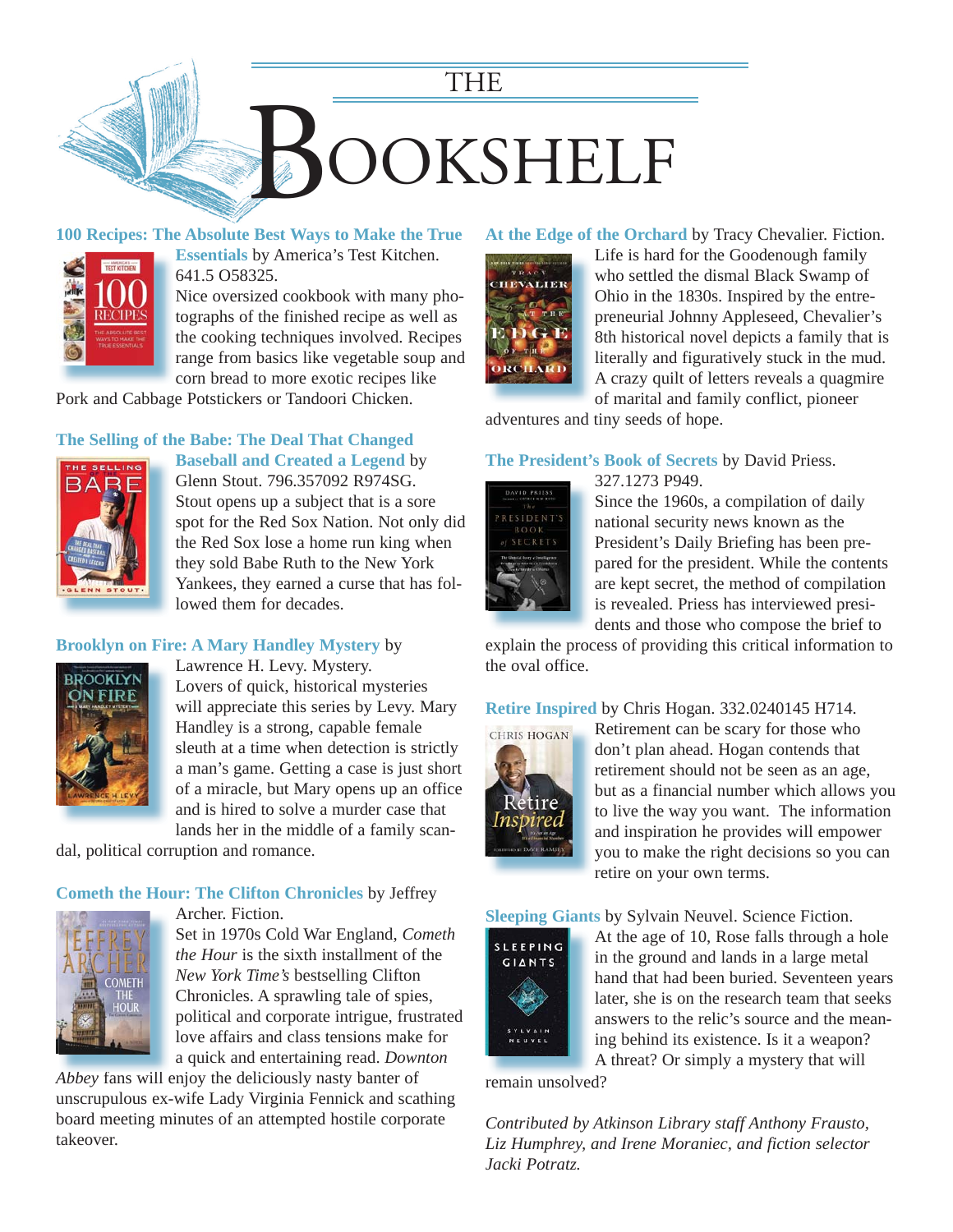## HILDREN'S ROOM

## **Summer Reading**

Visit the Milwaukee Public Library to sign up for the Summer Reading Programs, available for all ages! Check out one of these great titles to get started.



**I Can Dance** by Betsy Snyder. BRD SNYDER. Ages 1-3. [Die cut holes make this board book an](https://encore.mcfls.org/iii/encore/record/C__Rb3876978)  interactive, finger-wiggling delight for young children.

**Among a Thousand Fireflies** by Helen Frost & Rick Lieder. Ages 3-8. Simple prose and beautiful photography elegantly combine to tell the story of [two fireflies using their lights to commu](https://encore.mcfls.org/iii/encore/record/C__Rb3890839)nicate and find each other.





#### **Swap!** by Steve Light. PIC LIGHT. Ages 3-7.

When the captain's ship is in desperate need of repairs, a swashbuckling young[ster comes to his aid using ingenuity and](https://encore.mcfls.org/iii/encore/record/C__Rb3882563)  bartering skills.

**The Thank You Book** by Mo Willems. EASY LEVEL 1 WILLEMS. Ages 5-8. Piggie has decided to thank everyone in her life, from the smallest to the largest animal. Is it possible that Piggie might [forget to thank one of the most important](https://encore.mcfls.org/iii/encore/record/C__Rb3900834)  people in her life?!





**Waylon!: One Awesome Thing** by Sara Pennypacker; pictures by Marla Frazee. INT PENNYPA. Ages 7-10. Waylon would like to focus on his inven-

tions, but fourth grade is becoming com[plicated with a new classmate and shifting](https://encore.mcfls.org/iii/encore/record/C__Rb3894314)  relationships with friends and family.

**Raymie Nightingale** by Kate DiCamillo. FIC DICAMIL. Ages 9-14. Raymie decides that winning the Little

[Miss Central Florida pageant is the answer](https://encore.mcfls.org/iii/encore/record/C__Rb3887227)  to all her problems, including getting her father to come home. Her competitors become unlikely allies in this charming

coming-of-age story set in 1975.



Kate DiCamillo



**The Hidden Oracle** by Rick Riordan. SF RIORDAN. Ages 10-14. Incurring the anger of Zeus, Apollo faces perhaps the most challenging punishment an immortal can receive, being made human. *The Trials of Apollo* is Riordan's [latest series featuring the gods of Olympus](https://encore.mcfls.org/iii/encore/record/C__Rb3882446) 

and the demigods of Camp Half-Blood. and the demigo

#### **Booked** by Kwame Alexander. FIC ALEXAND. Ages 11-15.

Twelve-year-old Nick, a standout on the soccer field, must cope with challenges at school and at home in this riveting new [novel by Newbery Award-winner, Kwame](https://encore.mcfls.org/iii/encore/record/C__Rb3894325)  Alexander.



## The Boy at the Top of the Mountain

**The Boy at the Top of the Mountain** by John Boyne. FIC BOYNE. Ages 12-14. Pierrot is an orphan sent to live with his Aunt who works in Hitler's house. He is [taken under Hitler's wing and thrown into](https://encore.mcfls.org/iii/encore/record/C__Rb3894408)  a world of terror, secrets, and betrayal.

#### **Every Exquisite Thing** by Matthew

Quick. FIC QUICK. Ages 12-14. [After reading a cult classic, Nanette, who](https://encore.mcfls.org/iii/encore/record/C__Rb3892571)  keeps out of trouble and does well in school, gets ideas that awaken the rebel within her.





#### **Keep Me in Mind** by

Jaime Reed. FIC REED. Ages 12-14. Liam hopes his secret project will help bring back the memory of his girlfriend [who had an accident and doesn't seem to](https://encore.mcfls.org/iii/encore/record/C__Rb3899496)  remember their relationship.

#### **The Last Star** by Rick Yancey. FIC YANCEY. Ages 15-18.

What would you save if faced with the Earth's final days? This is the hard deci[sion of Cassie and the remaining humans](https://encore.mcfls.org/iii/encore/record/C__Rb3887353)  who have been betrayed by the Others.